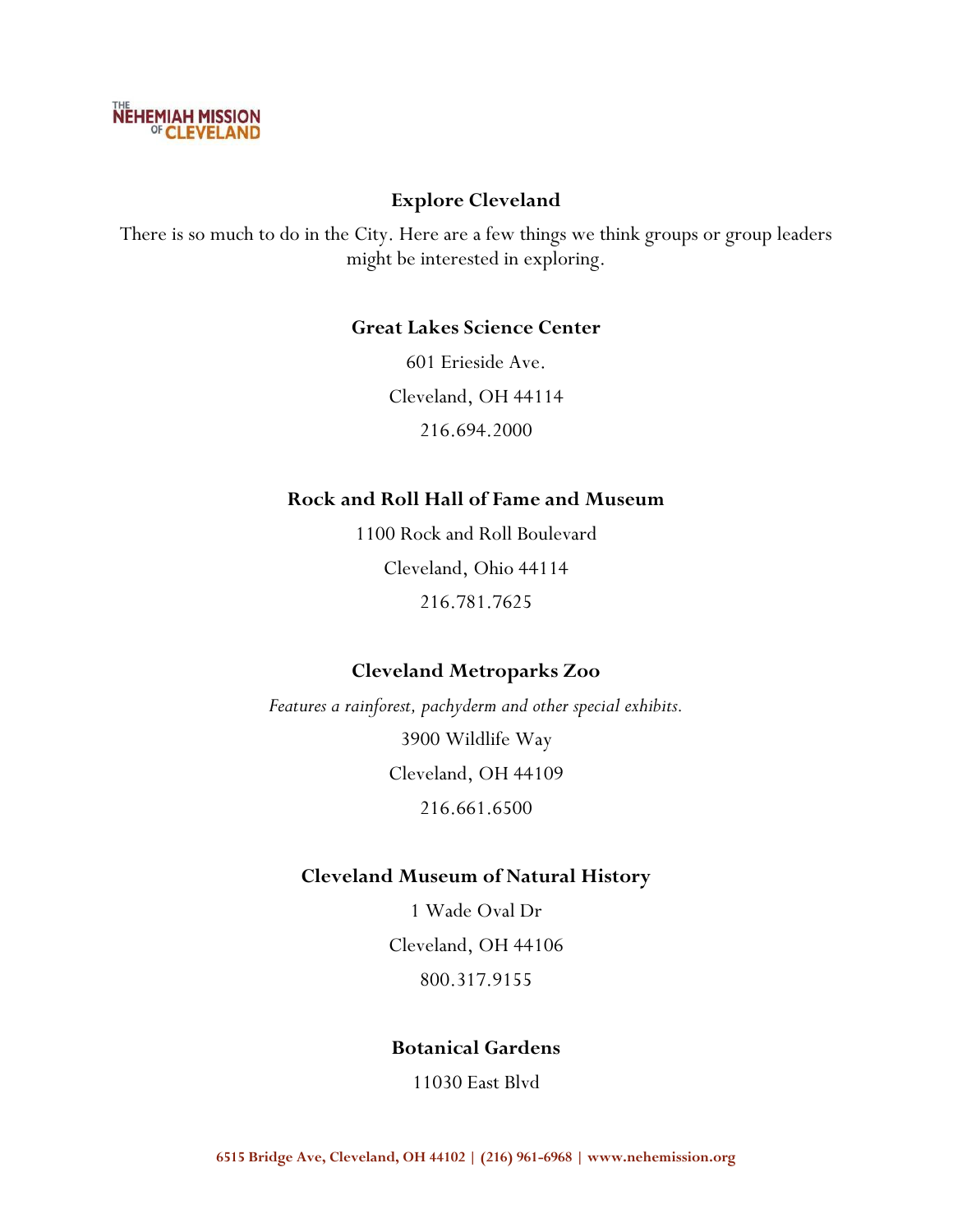

Cleveland, OH 44106 216.721.1600

## **Cleveland Museum of Art**

*One of the fines art museums in the U.S.* 11150 East Boulevard Cleveland, Ohio 44106

## **Playhouse Square**

2nd Largest Performing Arts Center in the U.S. features Broadway musicals, serious drama, concerts, children's theatre, experimental theatre and etc.

www.playhousesquare.org

# **Cleveland Orchestra**

*What else needs to be said.* www.clevelandorchestra.com

## **West Side Market**

Over 100 ethnically diverse vendors

Fresh produce, meat, seafood, ready-to-eat foods, best gyros in the city (Steve's Gyros) On the corner of West 25<sup>th</sup> and Lorain Ohio City

## **Edgewater Park**

*beach/picnic area*

## **Huntington Beach**

*beach/picnic area*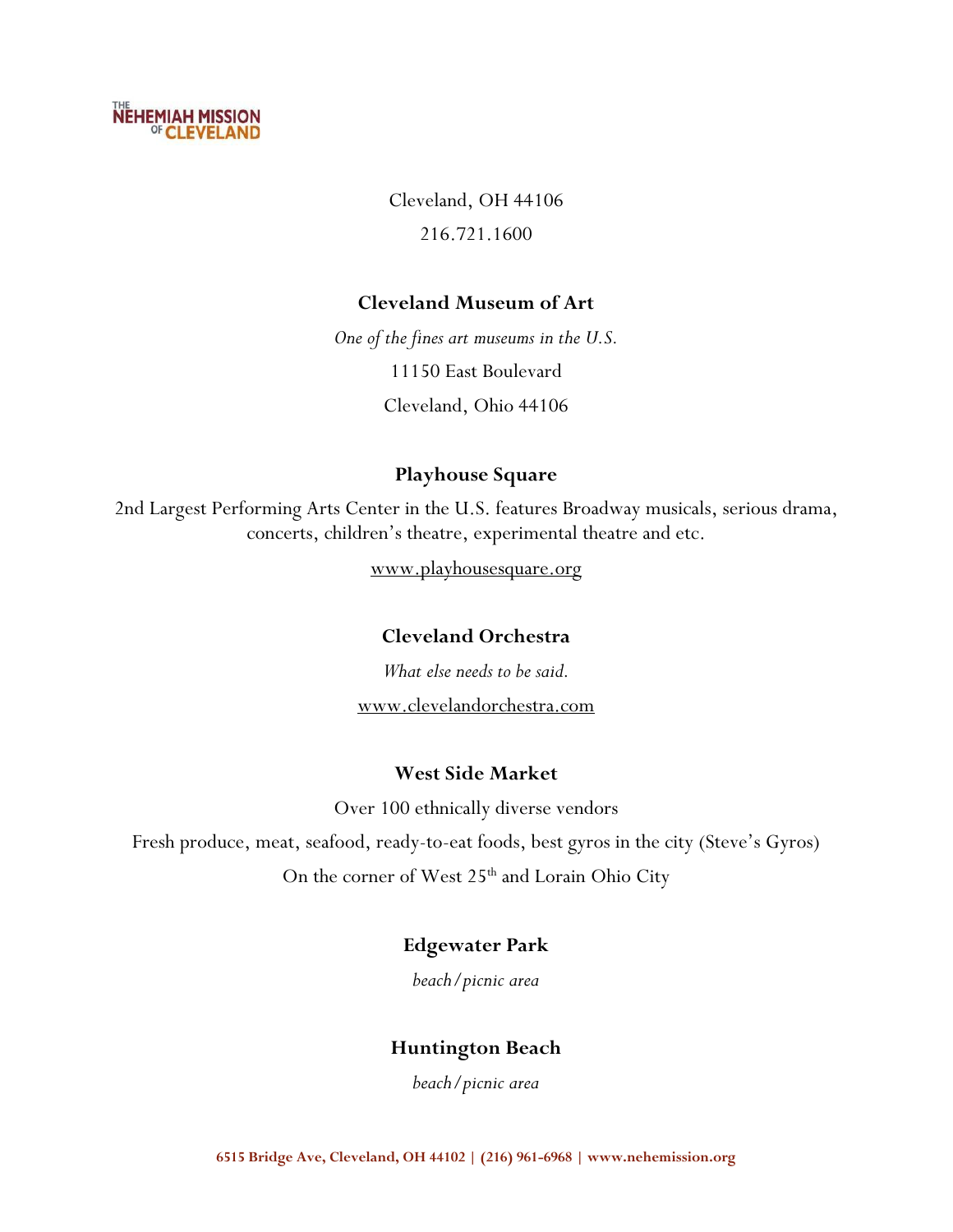

## **Mentor Headlands**

*beach/picnic area*

## **Fairport Harbor**

*Beach*

**Lakewood Park**

**Shaker Lakes**

## **Wendy Park/Whiskey Island Marina**

*restaurant/park*

## **Cleveland Metroparks**

*referred to as "The Emerald Necklace" this extensive park system surrounds the entire Cleveland metro area*

> Hiking, biking, fishing, golfing, swimming www.clemetparks.com

## **Professional Sports**

Cleveland Browns – NFL Football Cleveland Cavaliers – NBA Basketball Cleveland Indians – MLB Baseball Lake Erie Monsters – AHL Hockey Cleveland Gladiators – Arena Football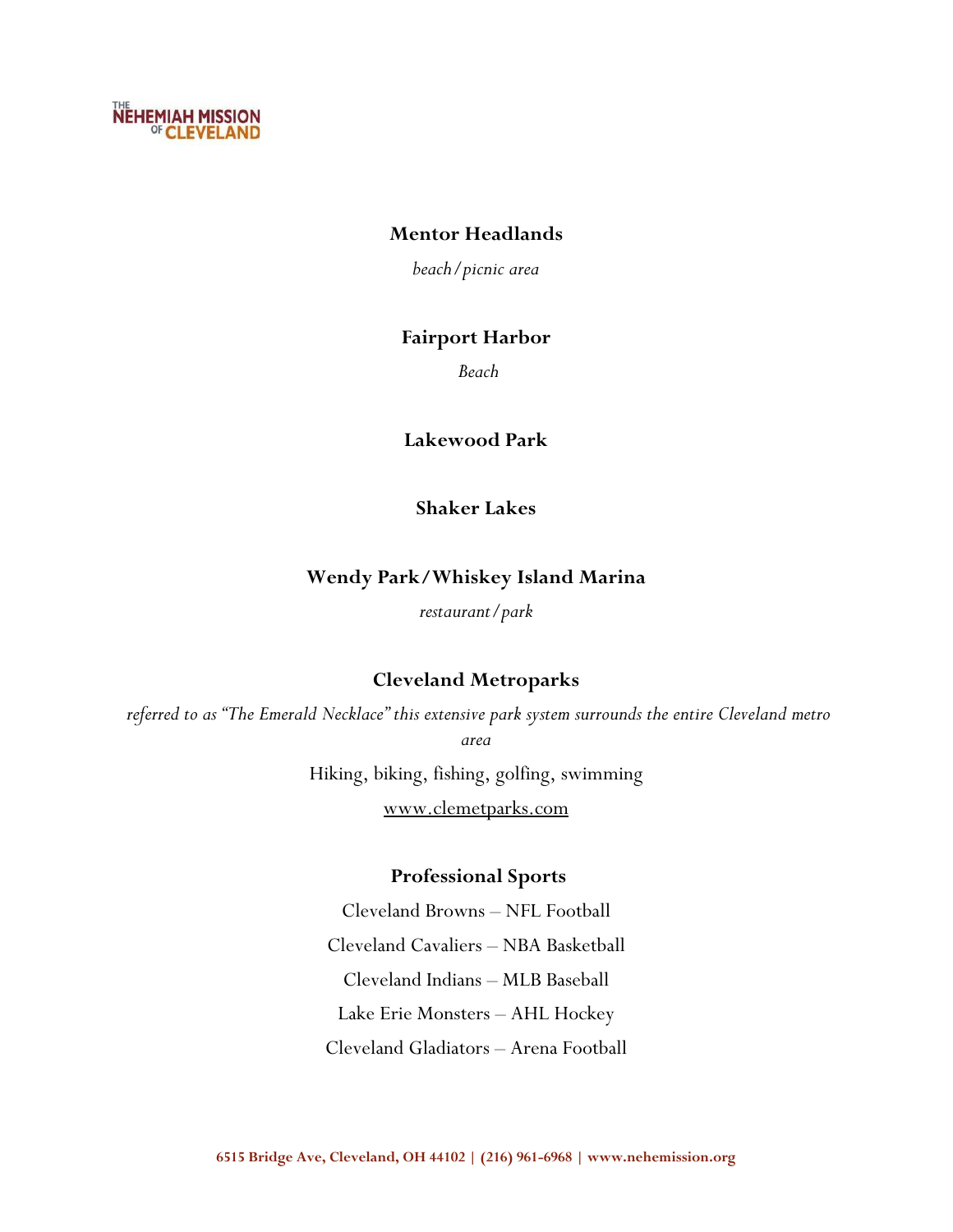

#### **Ohio City Restaurants**

Bier Markt/Bar Cento (imported beers, gourmet pizzas) Great Lakes Brewery (local brewery, great food) Flying Fig West Side Market Café (great breakfast, lunch) Nate's Deli (Middle Eastern, best hummus) Johnny Mango's (Latin American food, juice bar) Momocho (featured on TV, Mod Mexican) Heck's Café (great burgers)

#### **Tremont Restaurants**

Southside (inexpensive and good) Ty Fun (best Thai) Parallax Lago (upscale Italian) Tap House Edison's (good pizza) Bac (Thai) Lincoln Park Pub Lolita Civilization (coffee shop) Banyan Tree (eclectic boutique)

## **Lakewood Restaurants**

Players on Madison (gourmet pizzas, other good food) Buckeye Beer Engine (good beers and burgers) Diner on Clifton (good breakfast place)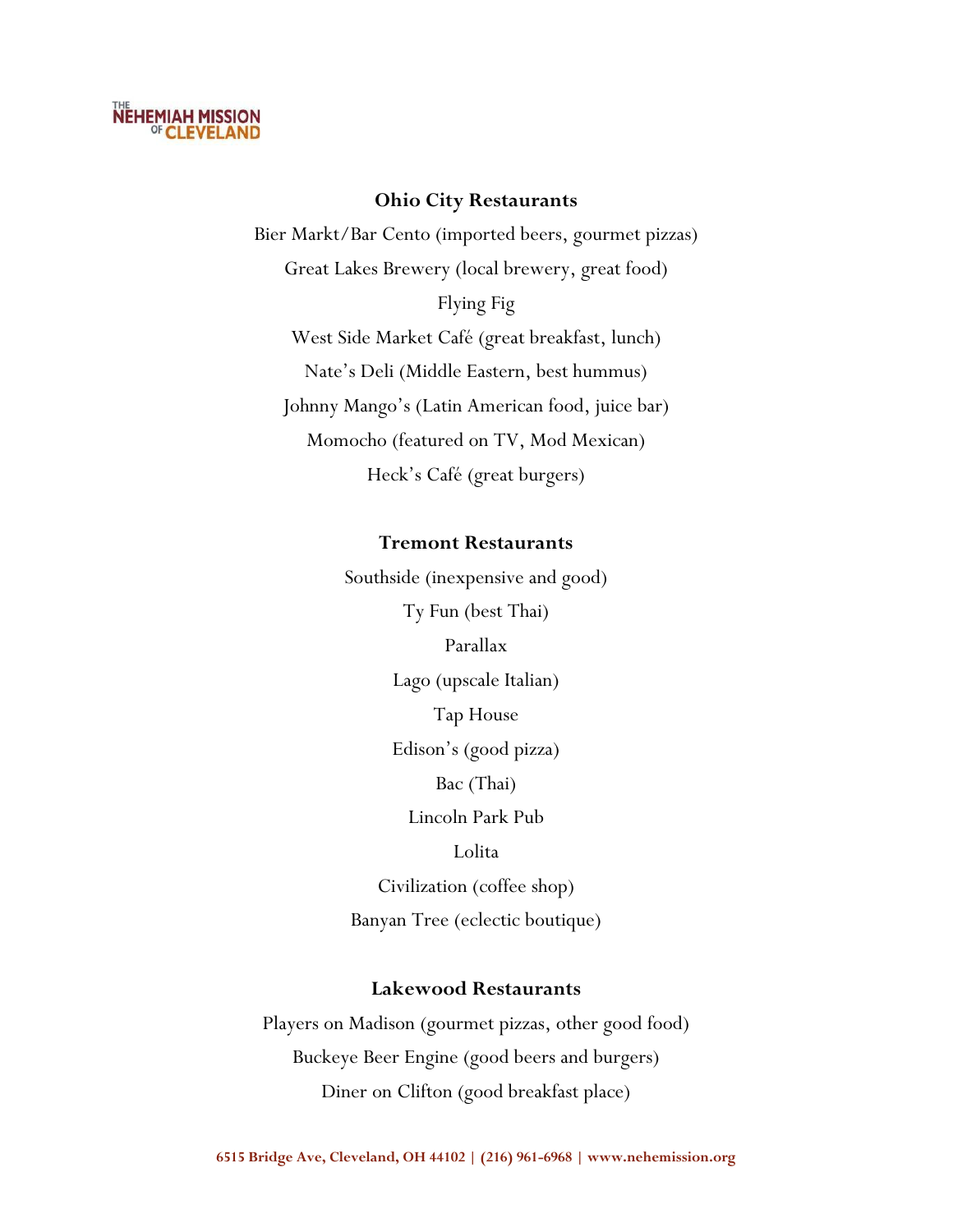# **NEHEMIAH MISSION**<br><sup>OF</sup> CLEVELAND

Angelo's Pizza Pier W (seafood, beautiful views) Brother's Lounge (upscale pub fare, live music) Three Birds (upscale, modern American) Two Dad's Diner

## **Detroit-Shoreway Restaurants**

Luxe (eclectic, urban, modern) Happy Dog (hot dogs) Parkview (great brunch, live music) Cropicana at Whiskey Island (outside at the marina, casual) Stone Mad Via Zapata (Authentic Mexican)

#### **Coventry Restaurants**

High Thai'd (Thai) Pacific East (Japanese, sushi) Winking Lizard (local pub fare, many beers) Bodega (martini bar with tapas) Tommy's (vegetarian, good milkshakes) La Cav du Vin (wine bar)

## **Cedar-Lee Restaurants**

Lemongrass (Thai) AnatoliaCafé (Turkish) Brennan's Colony (pub fare with patio) Clyde's Bistro (contemporary comfort food with patio)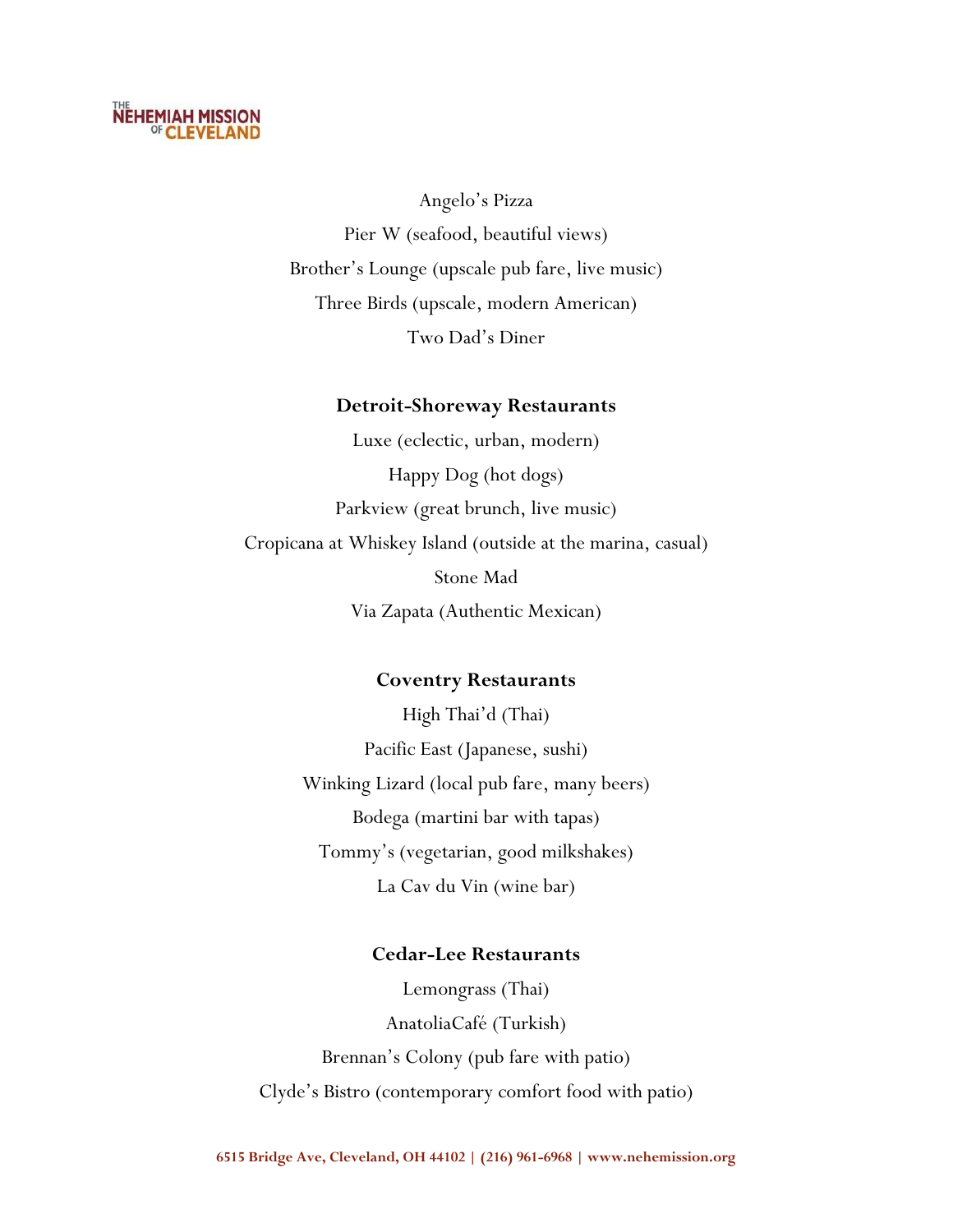

Melt Bar and Grilled (famous, gourmet grilled cheese sandwiches) Lopez (upscale Latin fusion, patio) The Tavern Company (pub fare with patio) Cedar-Lee Movie Theater (independent films) Revive (fair trade store)

# **University Circle Restaurants**

L'albatros (French) Sergios (Italian) All the museums are here Case Western Campus

#### **Little Italy Restaurants**

Mia Bella Mama Santa's Michelangelo's Corbo's (bakery, famous for their cassata cakes) Presti's (bakery, good donuts)

#### **Beachwood Restaurants**

Red (steakhouse) Benihana (hibachi, Japanese) Moxie (steaks 7 seafood) Giovanni's (Italian) McCormick & Schmick's Seafood Maggiano's Little Italy Beachwood Place(mall)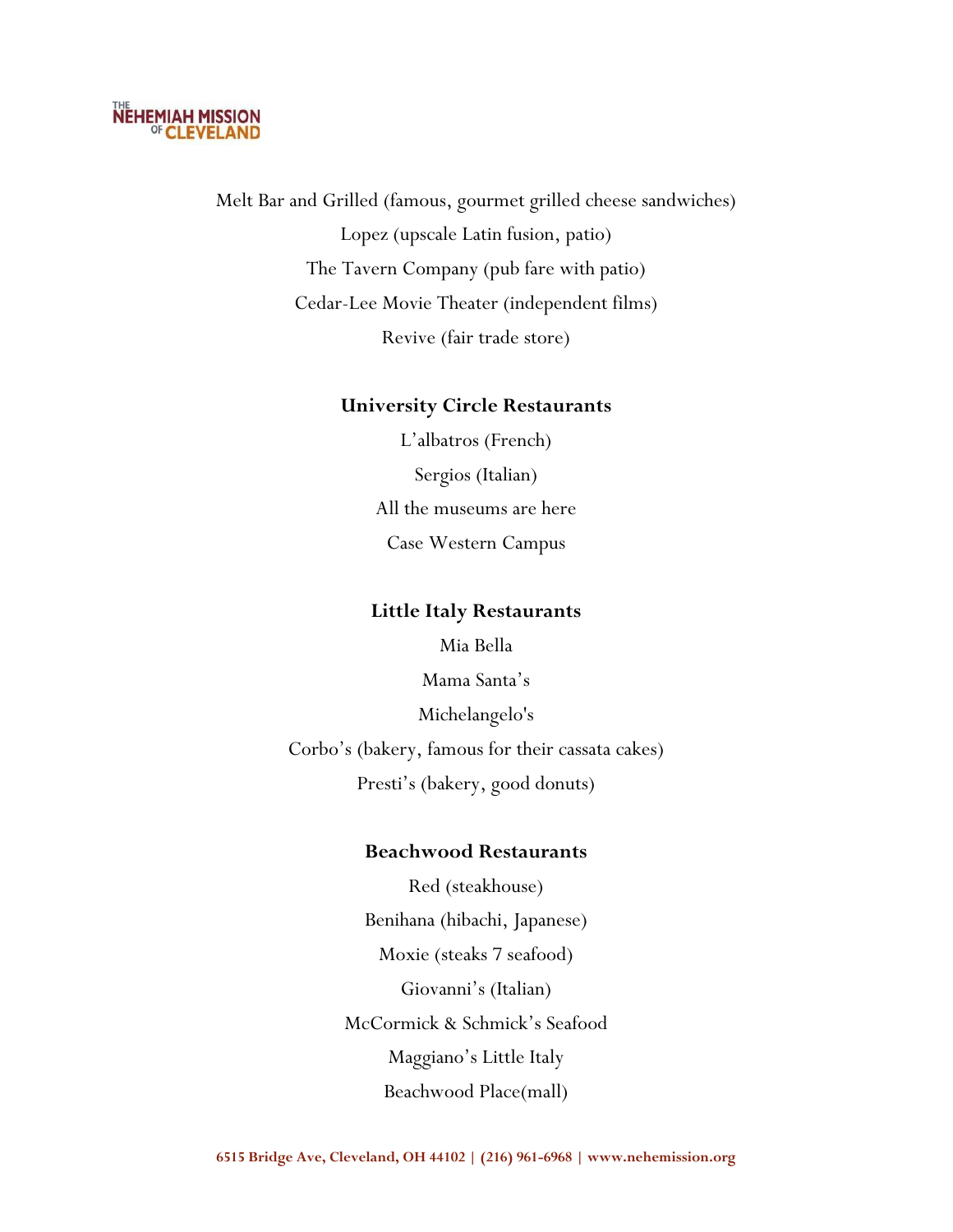# **NEHEMIAH MISSION**<br><sup>OF</sup> CLEVELAND

Sushi Rock Melange (contemporary American) Mitchell's Ice Cream (local ice cream)

# **Legacy Village Restaurants (Cedar Rd in Beachwood)**

Stir Crazy (make your own stir fry) Bar Louie Claddagh's Irish Pub The Melting Pot (upscale, fondue) The Cheesecake Factory Nordstrom Rack (Nordstrom Outlet)

## **Larchmere Restaurants**

Menu6 (contemporary American) Academy Tavern (pubfare, good fish frys) Larchmere Tavern Felice (Spanish) Big Al's (featured on TV, greasy spoon place)

# **Eton Restaurants (Chagrin Blvd)**

Fleming's (Steaks) Mitchell's Fish Market (seafood) Paladar (Central & South American) Taza (Middle Eastern) Bravo (Italian) Pacific East (Japanese) B-Spot (Michael Symon's burger place)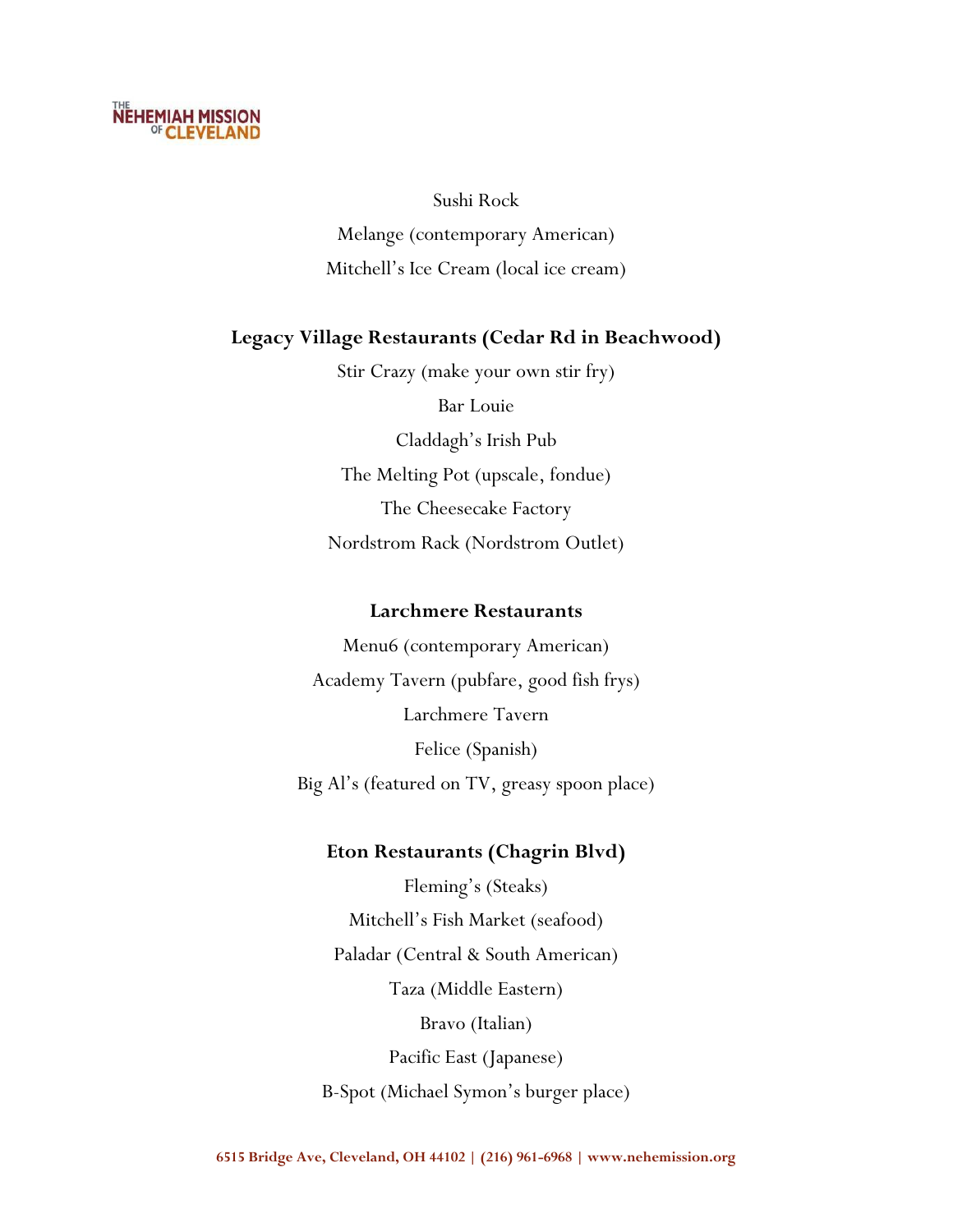

PF Chang's (Asian fusion)

#### **Shaker Square Restaurants**

Fire (wood-fired ovens) Sergio Sarava (Brazilian) Grotto Wine Bar Zanzibar(Soul Food) Balaton (Hungarian) SASA (Japanese) Yours Truly (casual, good breakfast) Captain Tony's (pizza) Jackie Chan's (chinese takeout) Shaker Square Cinema (movie theater) Ask Pat Tecco for more information

#### **Downtown Restaurants**

Lola (Michael Symon restaurant, E.  $4<sup>th</sup>$ ) Greenhouse Tavern, E.  $4<sup>th</sup>$ ) Zocalo (Mexican, E.4th Brasa (Brazilian, lots of meat, W.  $6<sup>th</sup>$ ) Blue Point Grille (seafood) Johnny's (steaks) Sans Souci (French) Morton's Steakhouse Pickwick & Frolic (Hilarities is here also.) Zinc Bistro (American contemporary) House of Blues (Cajun, Southern)